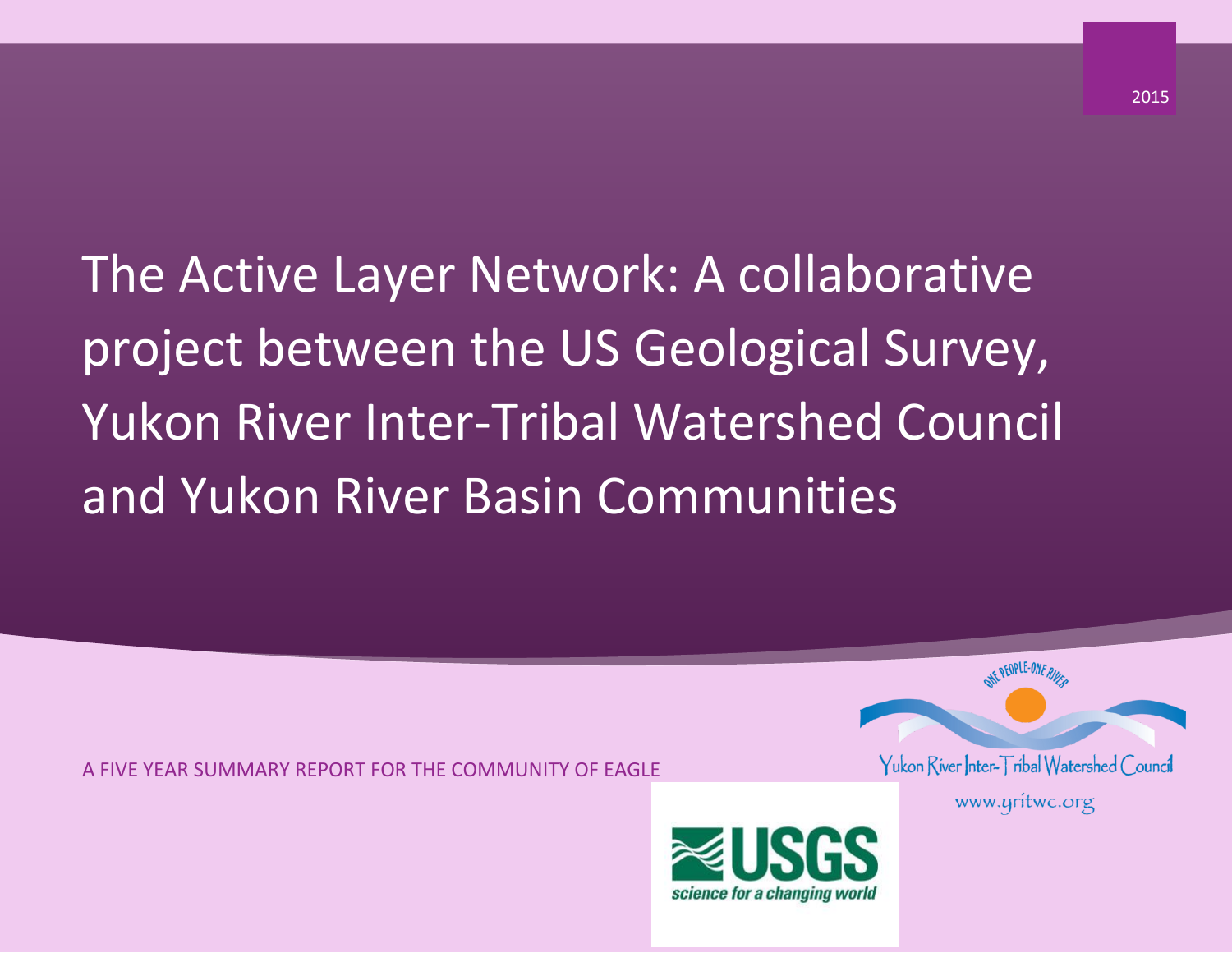# **Introduction**

The Active Layer Network (ALN) was launched in 2009 as a cooperative project between the United States Geological Survey (USGS), the Yukon River Inter-Tribal Watershed Council (YRITWC) and Yukon River Basin (YRB) communities. The active layer is the soil above the permanently frozen ground that thaws during the summer months and freezes again in the autumn. By measuring the depth of the active layer in late summer, at the time of maximum thaw over several years, we are able to better understand the effects of a warming climate on permafrost. Over the 2009 and 2010 field seasons twenty ALN sites were installed across the YRB.

# **Problem and Need**

**ACTIVE**<br>LAYER

**PERMA-**FROST

**TALIK** 

Numerous studies indicate that permafrost is thawing and the active layer is deepening. Permafrost thaw will likely lead to changes in groundwater flows and the quantity and quality of the rivers, streams, and lakes in the YRB. Additionally, changes in the thickness of the active layer may have profound effects on human infrastructure such as houses, sewage lagoons, and water systems.



**Previous Work**

Faculty at the University of Alaska – Fairbanks (UAF) pioneered permafrost and active layer network studies in Alaska through the development of the global Circumpolar Active Layer Monitoring Program (CALM). The primary goal of CALM is to observe the response of the active layer and near surface permafrost to climate change of long (multi-decadal) time scales. The data collected as part of the ALN

is submitted to the CALM program and available online at http://www.gwu.edu/~calm/.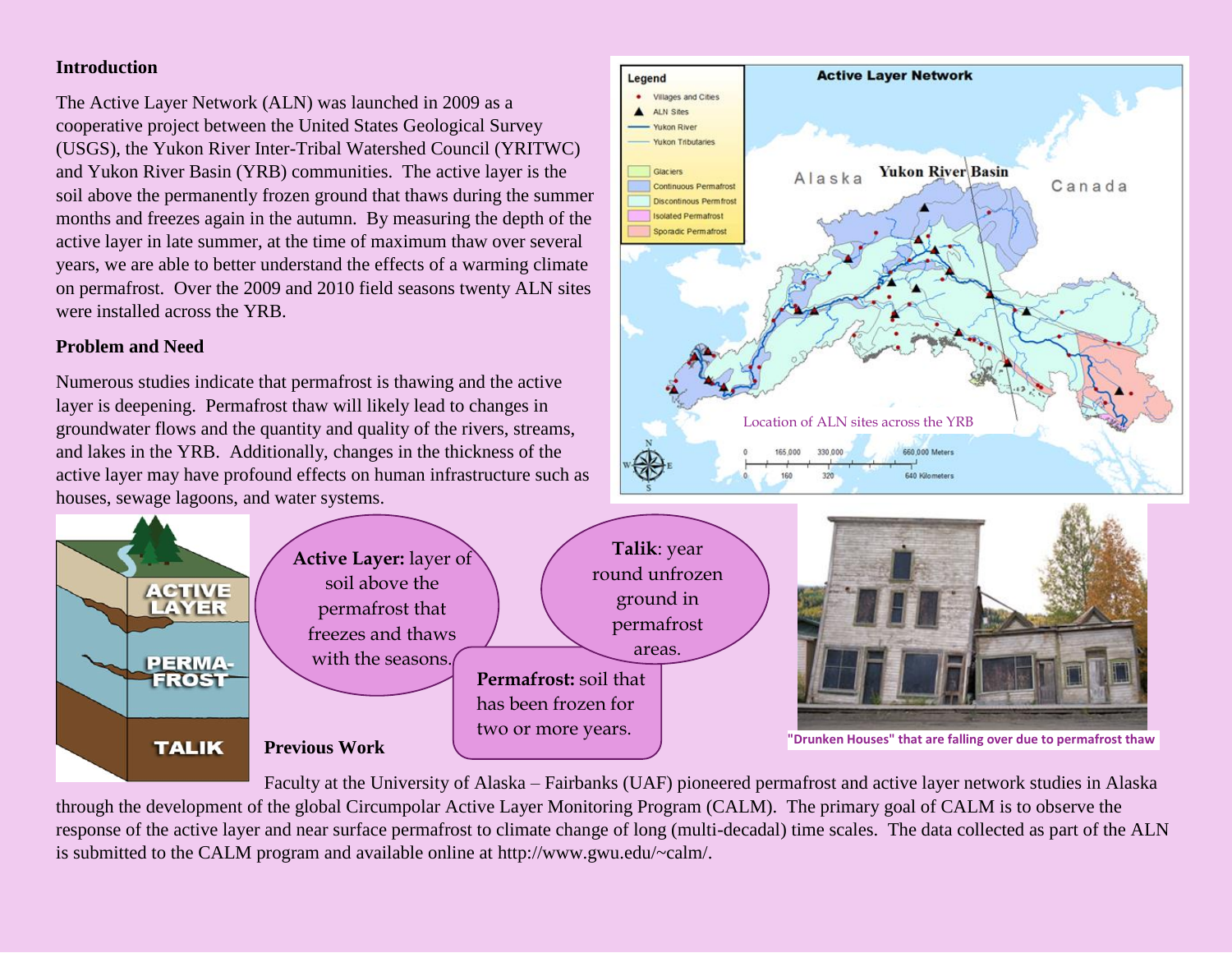# **Methods**

#### *Site Locations*

The location of ALN site was based on several factors. First, locations were chosen based on the presence of generally continuous permafrost at a depth that can be measured manually with a calibrated rod. Second, distribution of sites within the YRB must represent the wide range of regions and land cover such us upland, lowland, un-forested, and forested areas. Third, the site must be available for community involvement. The specific location of each site within the chosen regions was selected through community participation using community member's location knowledge of permafrost distribution and depth.

## *Design*

The general project design for the ALN follows the design of other CALM projects. All sites consist of 50 meter by 50 meter grids. The depth of the active layer is measured each year at these grid locations. Measurements are taken every 5 meters for a total of 100 measurements. Measurements are made with a calibrated 1.1 meter steel metal rod with a blunt tip and a T-handle grip. The rod is pushed into the active layer until it makes contact with the permafrost. The depth is then measured and recorded on a field sheet. The results of these measurements from your community are provided on the following pages. In addition to manual active layer measurements soil temperature, soil moisture, and air temperature data are all recorded at the ALN site in the center of the grid. Each site is equipped with two soil temperature and two soil moisture sensors. One soil temperature sensor and one soil moisture sensor is placed just above the permafrost and the others are placed just below the soil surface. The sensors collect data every 30 minutes. The air temperature sensor is placed on a tree or a wooden stake and also collects data every 30 minutes. Each year this data is downloaded onto a laptop computer from the data logger box which is also placed at the ALN grid.



Air Temperature Sensor Data Logger Soil Temperature & Moisture Sensors





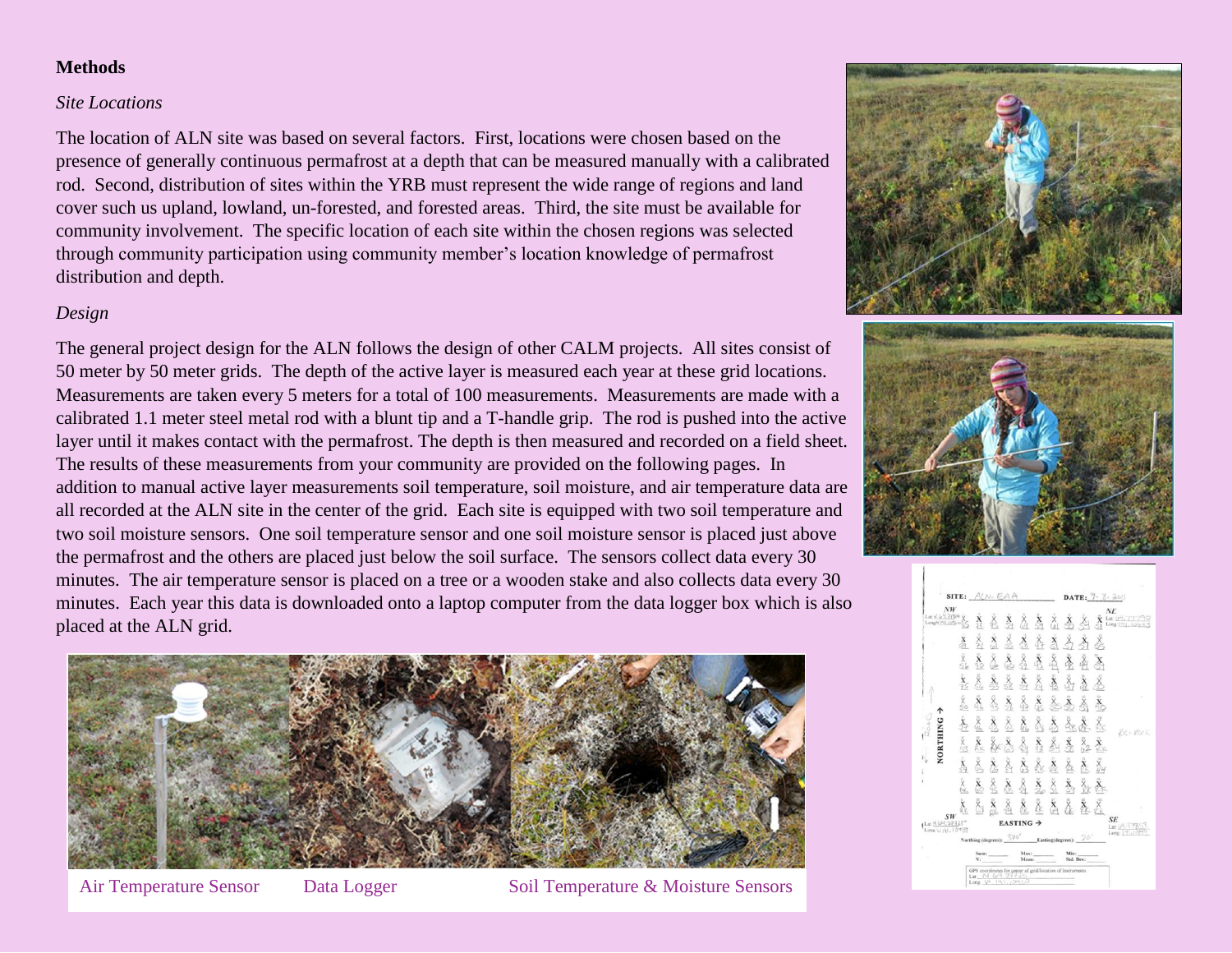**Results from manual measurements. The colors in each square represent how far from the surface the permafrost is, which is also the depth of the active layer. The darker the color the deeper the active layer.**



| <b>KFY</b>  |             |                            |           |           |
|-------------|-------------|----------------------------|-----------|-----------|
| 15 cm       | $16 - 20$   | $21 - 25$                  | $26 - 30$ | $31 - 35$ |
| or less     | cm          | cm                         | cm        | cm        |
| 36-40       | 41-45       | 46-50                      | 51-55     | 56-60     |
| cm          | cm          | cm                         | cm        | cm        |
| 61-65       | 66-70       | 71-75                      | 76-80     | 81-85     |
| cm          | cm          | cm                         | cm        | cm        |
| 86-90<br>cm | 91-95<br>cm | $96 \, \text{cm}$<br>$-1m$ |           |           |

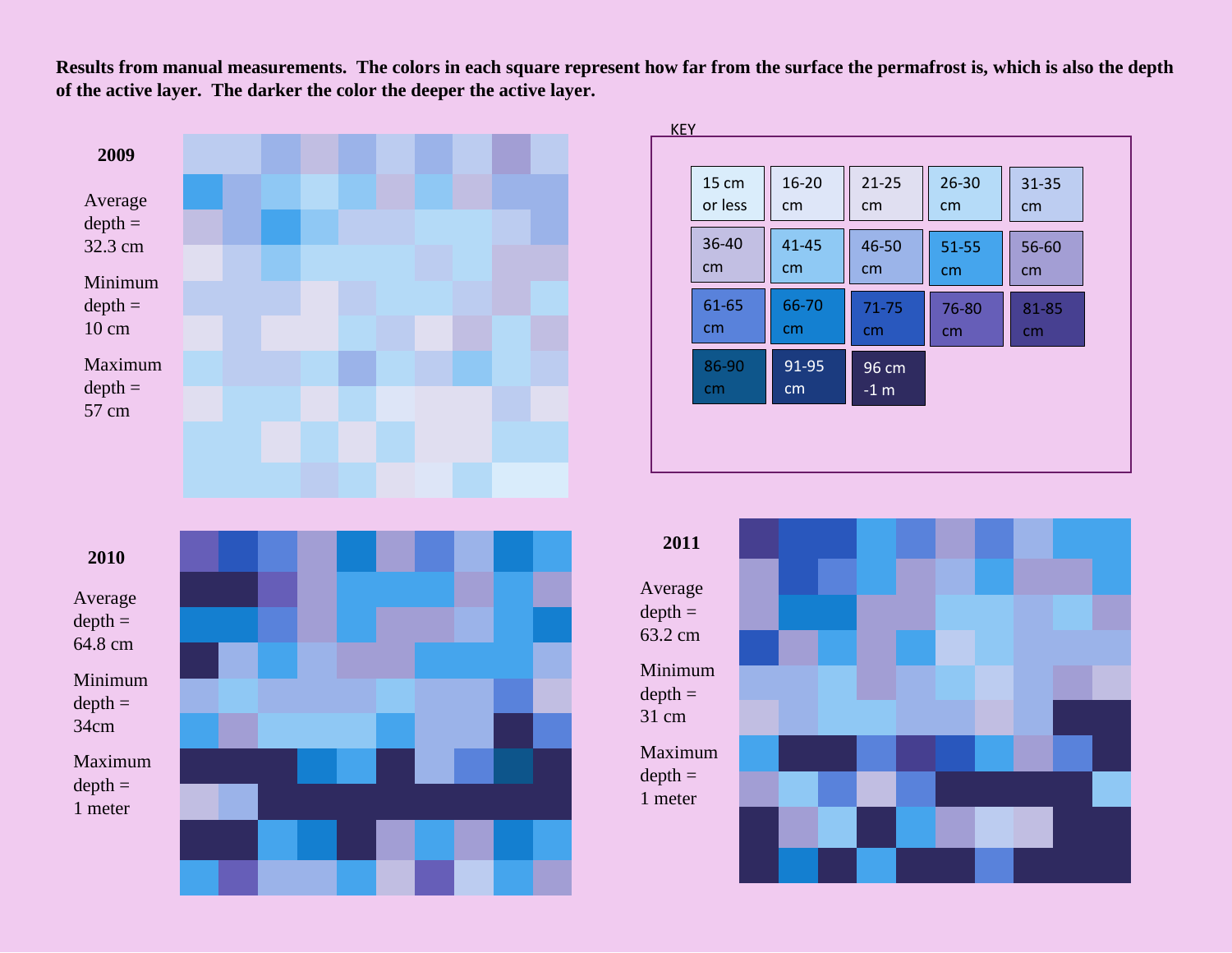



| 15 cm       | $16 - 20$   | $21 - 25$       | 26-30     | $31 - 35$ |
|-------------|-------------|-----------------|-----------|-----------|
| or less     | cm          | cm              | cm        | cm        |
| 36-40       | 41-45       | 46-50           | $51 - 55$ | 55-60     |
| cm          | cm          | cm              | cm        | cm        |
| 61-65       | 66-70       | 71-75           | 76-80     | 81-85     |
| cm          | cm          | cm              | cm        | cm        |
| 86-90<br>cm | 91-95<br>cm | 96 cm<br>$-1$ m |           |           |



KEY